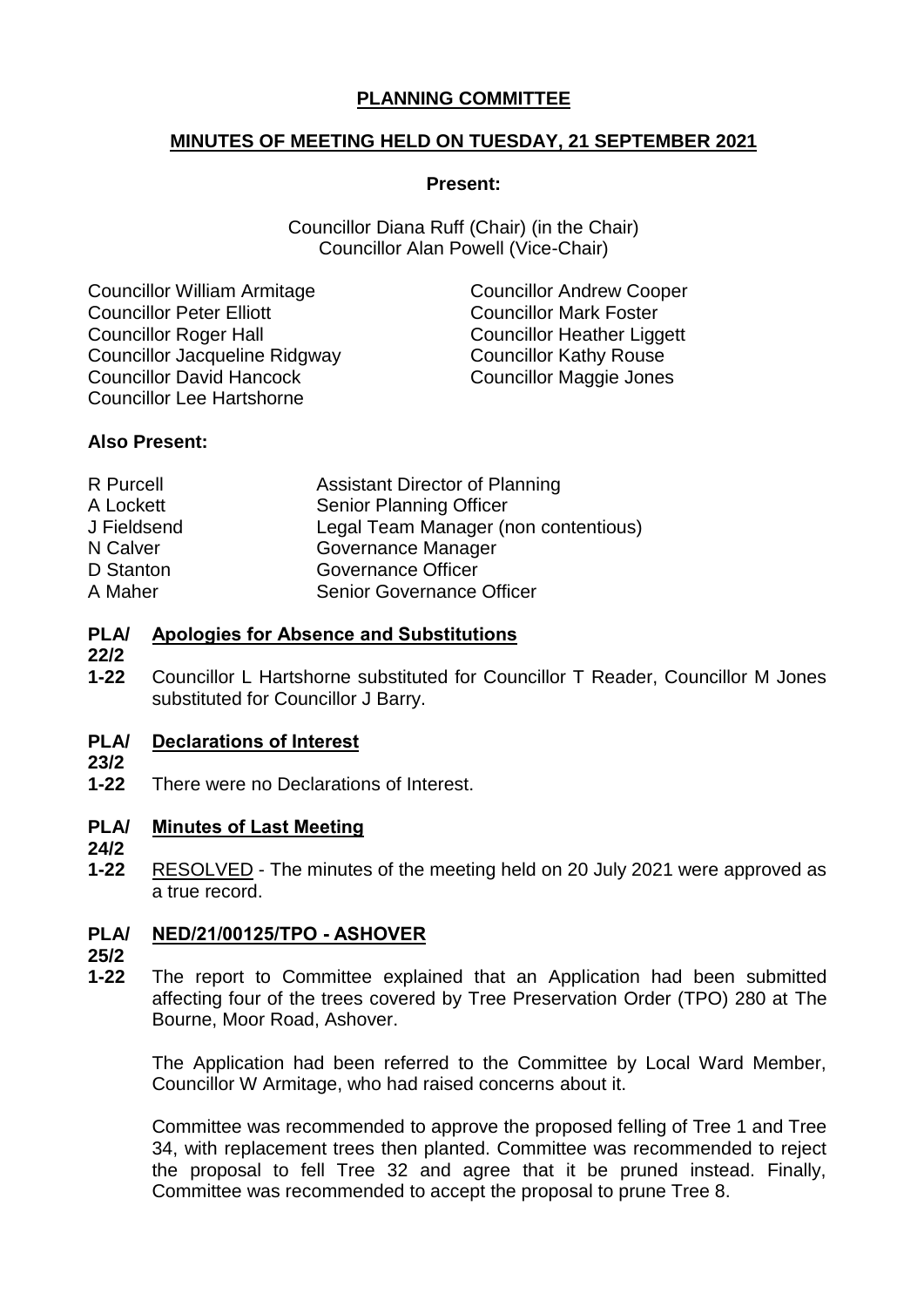The report to Committee explained why Members were asked to approve the recommendations. As part of this, Members were informed that Tree 1, which dated back to the mid to late nineteenth century, was now showing signs of infection in its upper parts. The tree had also grown at an angle and was leaning towards the highway. There was a danger that if the tree fell it would put at risk people, neighbouring properties and vehicles on the highway. If it was not removed then it might cause further damage to the surrounding built environment. Officers had concluded, therefore, that the tree should be removed, subject to the condition that a suitable replacement for it be planted.

Before Members discussed the Application those registered to speak were asked to address the Committee. A Petrie spoke to oppose the felling of Tree 1. P Brabbing spoke in favour of felling the tree. The Agent, W Anderson spoke in support of the Application as a whole.

Committee considered the Application. It took into account the relevant Planning Issues. These included the visibility of the trees to the public, the impact on their 'amenity value' to the local area and their contribution to the Special Landscape Area.

Members discussed the Application. They heard about the damage to the highway wall, immediately next to Tree 1. They discussed whether this damage could be rectified and what impact this might have on the plant. They heard about the damage to the drains and The Bourne property which had occurred.

They reflected on the concerns expressed about Tree 1, its probable longevity, its state of health and the serious safety implications if it was to fall. Some Members queried whether additional information to clarify these points might be required. Other Members contended that the Committee had sufficient information on which to make its determination.

At the conclusion of the discussion Councillor J Ridgway and Councillor D Hancock moved and seconded a motion to defer the Application, so that additional information could be obtained to inform the Committee's determination. The motion was put to the vote and was defeated.

Councillors D Ruff and A Cooper then moved and seconded a motion to accept officer recommendations, with an additional condition that a management scheme for the replacement and pruned trees be put in place. The motion was put to the vote and approved by Committee.

### RESOLVED-

- (1) That the Application be partly and conditionally approved in line with officer recommendations.
- (2) That approval be subject to the proposed conditions and reason for refusal in relation to Tree 32.
- (3) That final wording of the conditions and reason for refusal be delegated to the Planning Manager (Development Management).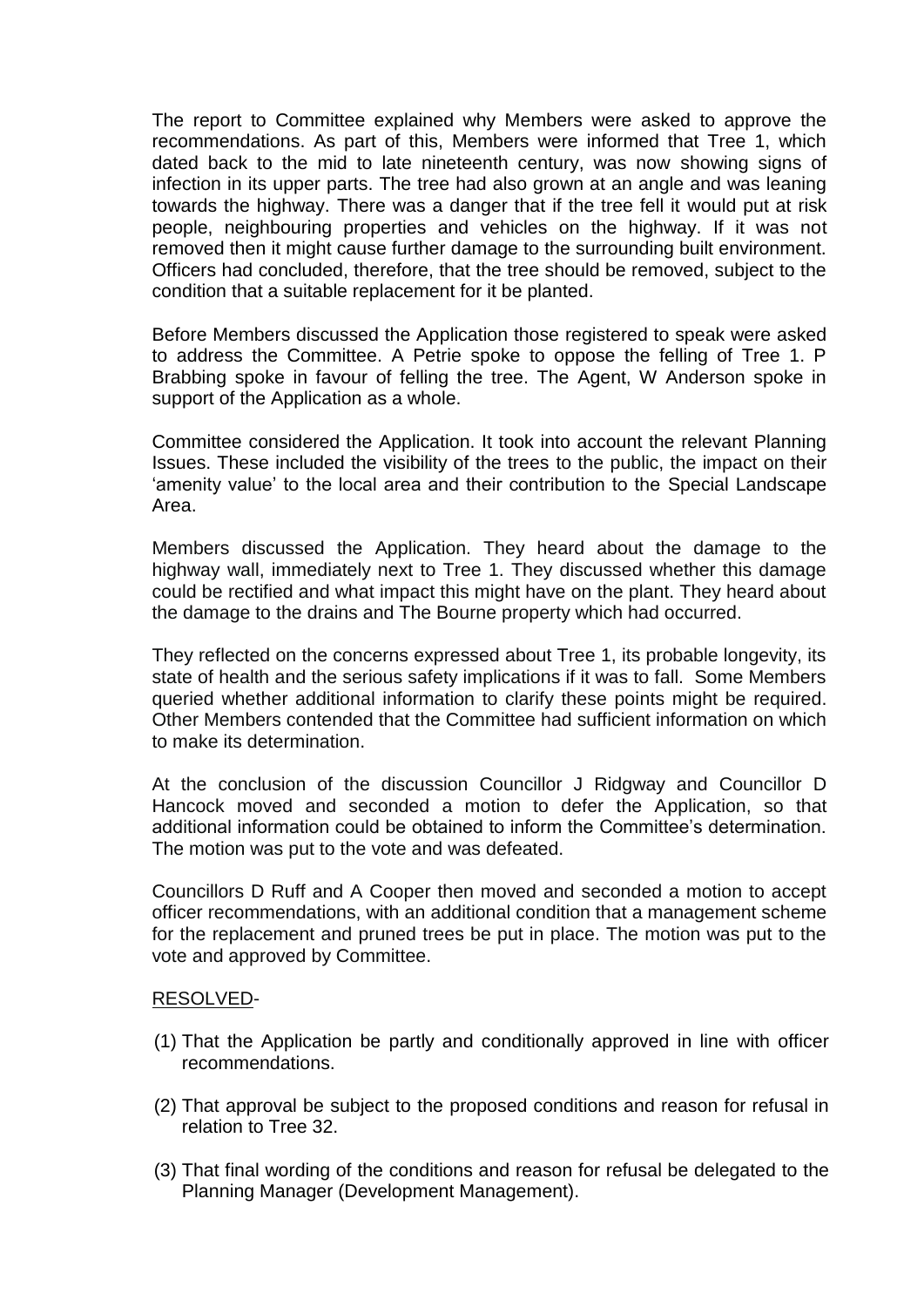Conditions:

- 1. The work hereby granted consent shall be completed within two years from the date of this decision notice.
- 2. Notwithstanding the submitted details, the work hereby approved shall be restricted to the following:
	- i. The Felling of tree(s) T1 & T34
	- ii. The Crown Reduction of tree T8 by a maximum of 1/3
	- iii. The pruning of Tree T8 to reduce the height and spread by approximately 20%
	- iv. The Pruning of Tree T32 to reduce the height and spread by approximately 25%
- 3. The work shall be carried out in accordance with the appropriate recommendations contained in BS 3998:1989 (Tree Works) and in general shall in no way prejudice the health, balance and natural appearance of the tree.
- 4. Prior to the felling of the trees (T1 and T34) hereby approved, details of the position, size and species of two replacement trees shall be submitted to and be approved in writing by the Local Planning Authority. Thereafter, the replacement trees shall be planted in accordance with the approved scheme in the next planting season following the felling works.
- 5. Before the replacement trees approved in condition 4 above are planted a detailed 20 year management plan for both trees shall be submitted and approved in writing by the Local Planning Authority.

#### **PLA/ NED/21/00380/RM - WINGERWORTH**

**26/2**

**1-22** The report to Committee explained that a Reserved Matters Application had been submitted for a single storey dwelling at Cedar End, Wingerworth Hall Estate, Wingerworth. This would be pursuant to application 18/00703/OL and would affect the setting of a listed building.

The Application had been referred to Committee by Local Ward Member, Councillor D Ruff, who had raised concerns about it.

Committee was recommended to approve the Application and grant full Planning Permission, subject to conditions.

The report to Committee explained why Members were asked to approve the recommendations. Officers had concluded that the design and building materials used for the structure meant that it would not draw attention away from the nearby larger listed building. The report also explained that there would be a high level of vegetation screening it and that the structure would not be visible from areas open to the public.

Before Members discussed the application those registered to speak were asked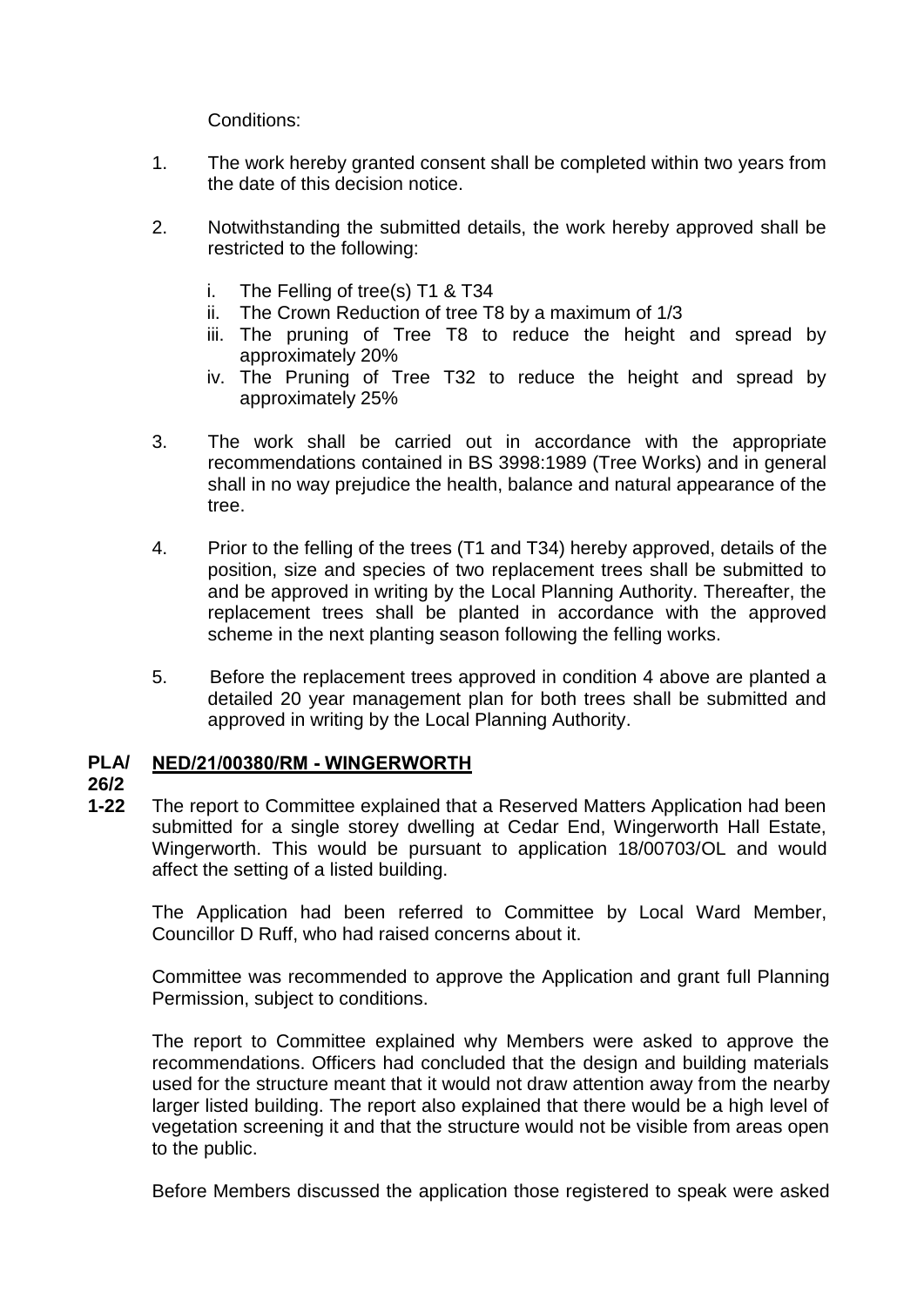to address the Committee. The Applicant, S Armstrong, spoke in support of the application. The Agent, S Bright also spoke in favour of it.

Committee considered the application. It was reminded that the only issue for determination was the design of the building. The other matters had been decided as part of the previous application. Committee took into account the relevant Planning Issues in considering the Application. These included the location and visibility of the site, the materials used, the potential impact of the development on the neighbouring listed building and the adjacent trees covered by a Tree Preservation Order.

Members discussed the Application. They were informed that the Applicant had submitted amended plans, which had removed the installation of windows from the proposed roof area. It was confirmed that these would not now form part of the development. Members considered what impact the building might have on the surrounding area and especially on the listed building. They noted the location of the site, how the development would be screened and how it would not be in public view.

At the conclusion of the discussion Councillors D Ruff and P Elliot moved and seconded a motion to accept officer recommendations. The motion was put to the vote and approved by Committee.

## RESOLVED -

- (1) That planning permission is conditionally approved in accordance with officer recommendations.
- (2) That final wording of the conditions be delegated to the Planning Manager (Development Management).
- 1. The development hereby approved shall be carried out in accordance with the details shown on drawing numbers CE/003/A, CE/004/A uploaded 26/5/2021 and CE002/B uploaded 20/7/2021 unless otherwise subsequently agreed through a formal submission under the Non Material Amendment procedures.

### *Reason* - *For clarity and the avoidance of doubt.*

2. Before above ground work commences, precise specification or samples of the walling and roofing materials to be used shall be submitted to and approved by the Local Planning Authority. The development shall then be carried out in accordance with the approved details.

*Reason* - *In the interest of the appearance of the site and the surrounding area, and to preserve the setting of the setting of the neighbouring listed buildings.*

3. Notwithstanding the submitted details, before above ground work commences a plan to show the position, design, materials, height and type of boundary treatment to be erected shall be submitted to and approved in writing by the Local Planning Authority. The approved scheme shall be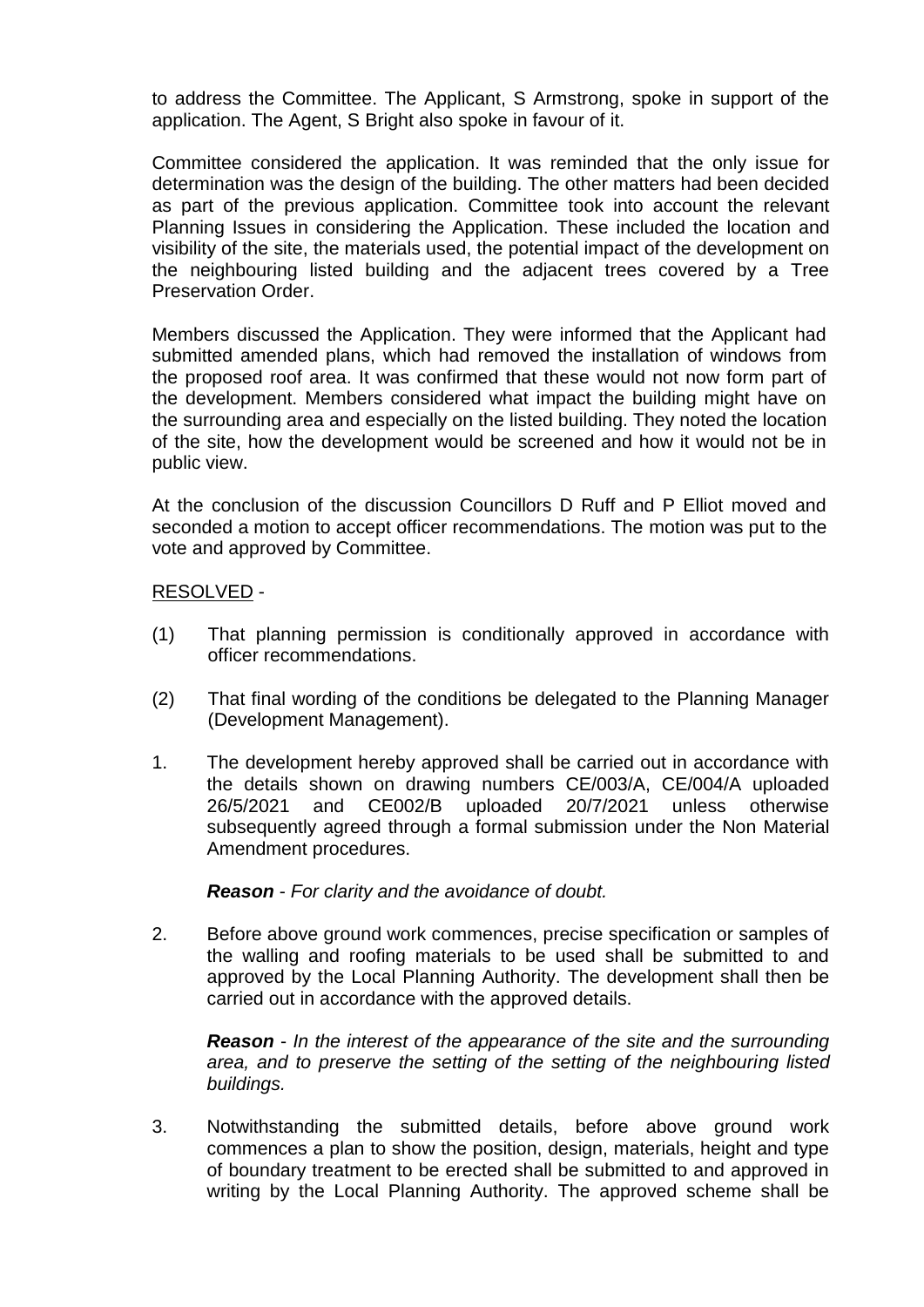completed prior to the occupation of the dwelling hereby approved and shall be maintained as approved for the lifetime of the development.

*Reason* - *In the interest of the appearance of the site and the surrounding area, and to preserve the setting of the setting of the neighbouring listed buildings.*

4. Before development starts, the following shall be submitted to and approved in writing by the Local Planning Authority:

a) a scheme of landscaping, which shall include indications of all existing trees, including the position, species and crown spread, and hedgerows on the site;

b) the details of any trees and hedgerows to be retained, together with measures for their protection during development;

c) a schedule of proposed plant species, size and density and planting locations and

d) an implementation programme.

*Reason* - *In the interest of the amenity of the area and in accordance with Policies NE7 of the North East Derbyshire Local Plan.*

#### **PLA/ NED/21/00606/TPO - ASHOVER**

- **27/2**
- **1-22** The report to Committee explained that an application had been submitted to fell one Ash Tree on land at Moor Road, Ashover. The tree was covered by Tree Preservation Order (TPO) 264T1.

The application had been referred to Committee by Local Ward Member, Councillor W Armitage, who had raised concerns about it.

Committee was recommended to grant permission to remove the tree, subject to conditions.

The report to Committee explained why Members were asked to approve the recommendations. Committee was informed that the tree was old, large and visibly suffering from Ash die-back disease. Members were informed that planning permission had been granted for the site, and that as part of this development the tree would be located in the garden of one of the new houses. Officers had concluded that the tree would be a safety risk if it fell on this property and its residents, and so ought to be removed. Felling the diseased tree now would also enable a replacement tree to be planted in advance of the construction work.

Members were informed that no one had registered to speak on this Application.

Committee considered the Application. It took into account the relevant planning issues. These included the visibility of the tree, what impact its removal would have on the surrounding area and the possible loss of amenity if it was removed.

Members discussed the Application. They discussed the health of the tree and the possible safety implications if it was not felled. Committee also discussed the replacement tree. Some Members stressed that this should not be allowed to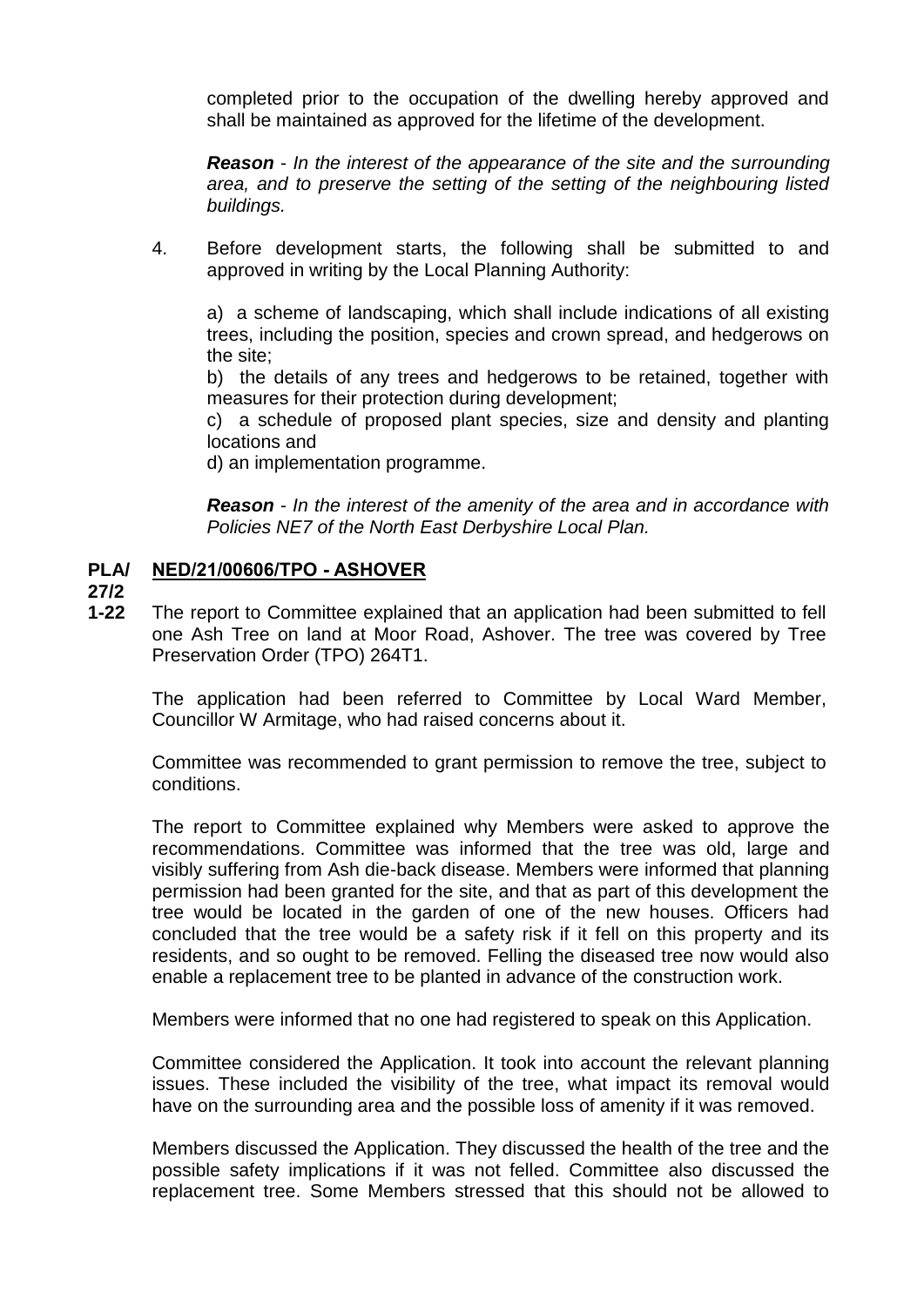become a safety hazard in its own right, but rather that it needed to be managed to ensure this did not happen.

At the conclusion of the discussion, Councillor M Foster and P Elliot moved and seconded a motion to approve officer recommendations, with the imposition of an additional condition that the replacement tree be subject to a Tree Management Plan.

The motion was put to the vote and approved by Committee.

# RESOLVED -

- (1) That planning permission is conditionally approved in accordance with officer recommendations.
- (2) That an additional condition for Tree Management Plan for the replacement tree be imposed.
- (3) That final wording of the conditions be delegated to the Planning Manager (Development Management).

## **Conditions**

# **TPO completion of work**

1. The work hereby granted consent shall be completed within two years from the date of this decision notice.

*Reason –* For clarity and the avoidance of doubt.

## **TPO Scheme for Replacement**

2. Prior to the felling of the tree hereby approved, details of the position, size and species of the replacement trees shall be submitted to and approved in writing by the Local Planning Authority. Thereafter, the replacement tree shall be planted in accordance with the approved scheme in the next planting season following the felling works.

*Reason* - In the interest of the appearance of the area and in accordance with Policy NE7 of the North East Derbyshire Local Plan, policies SDC2 and SDC3 of the Publication Draft Local Plan and AP15 of the Ashover Neighbourhood Plan.

## **Tree Protection**

3. The replacement tree hereby approved shall be subject to the same protections afforded to existing trees as laid out in the landscaping details submitted to discharge condition 6 pursuant of 16/00071/OL. The means of protection shall be installed in accordance with the approved scheme before any other works commence on site and retained in position until all the building works, as approved, have been completed. The area within the relevant fenced/protected areas shall not be used for storage or the parking of machinery or vehicles and the ground levels shall not be altered.